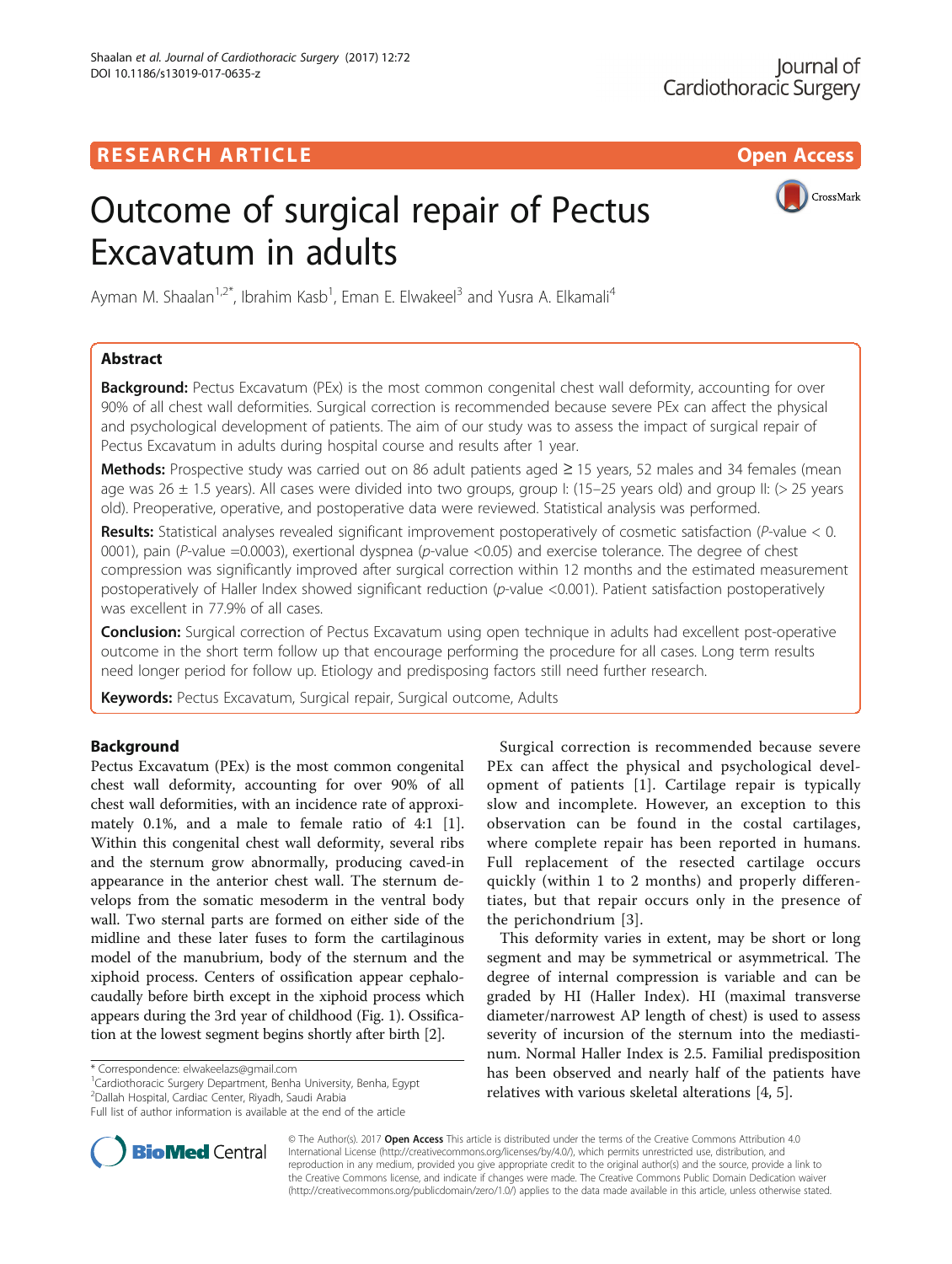<span id="page-1-0"></span>

Progression may be particularly evident during adolescence; this information is unfamiliar to a lot of pediatricians, who erroneously inform younger patients that this condition will resolve spontaneously with growth. At the time of puberty, when patients grow rapidly, such deformity often abruptly accelerates; a mild defect may quickly turn into severe form. Surgical repair of PEx in most of cases has a cosmetic indication with mild symptoms [\[6](#page-9-0)].

Routine early repair of Pectus Excavatum in patients older than 3 years of age is safe and effective as the chest wall is more malleable. Despite literatures recommended delaying the repair of Pectus deformity until after puberty to obtain more definitive and long-lasting repair [[7\]](#page-9-0). There were limited studies regarding open surgical repair in adults, because of that our aim was to assess the impact of surgical repair of Pectus Excavatum in adults during hospital course and results after 1 year.

## **Methods**

This study was prospective study, carried out on 86 adult patients aged  $\geq 15$  years. It was done in three tertiary centers in developing countries between 2010 to 2015 and approved by the Ethical Committee of the Centers. Informed, written consent was obtained from each patient including a clause for using the images and data for research purposes.

The cases were divided into two groups, group I: (≥ 15–25 years old) and group II: (> 25 years old). First group represented the early adolescence, in this age noticed the decrease in rate of growth of ribs, while second group represented lower rate of rib growth and more rigid skeleton. All cases were evaluated clinically. Routine investigations were done as lab tests, EKG, echocardiography, chest X-ray. Plain CT chest was done for diagnosis and calculation of Haller Index to assess the severity preoperatively and the improvement postoperative. All patients were graded according to the Haller Index (HI) into: mild (HI <3.2), moderate (HI 3.2–3.5), severe (HI 3.6–6.0), extremely severe (HI  $> 6.0$ ). Multiple grading were used in our study to differentiate the grade of compression in each patient with related symptoms and to clarify the degree of improvement after repair.Also to follow the classic HI grading. Pain scoring system (numerical graded from 1 to 10) was considered for pain assessment pre and post operatively. Dyspnea and easy fatigability symptoms were evaluated by the referring physicians as these symptoms were correlated with NYHA grading system (New York Heart Association functional classification). Operative time, ICU, hospital stay were calculated. Follow up for operative, early and late post-operative course were evaluated in outpatient clinic visits.

### Inclusion criteria

All patients with isolated PEx aged  $\geq 15$  years old, those with HI moderate, severe or extremely severe. Who fulfill the indications: (1) CT chest with moderate  $HI > 3.25$ , (2) bony deformity distressing the patient psychologically, (3) Progressive bone abnormality, (4) bony deformity with progressive symptoms secondary to compression either cardiac or pulmonary with positive finding in EKG, Echocardiography or pulmonary function study.

## Exclusion criteria

Patients below 15 years, asymptomatic cases and those with mild degree. Patients with cardiac disease congenital or acquired (no cases had heart failure) or cases who had pulmonary diseases as (bronchiectasis or cystic lung lesion and emphysematous lung). Also cases with neuromuscular illness affecting breathing. All cases that required other surgical procedures simultaneously either thoracic or cardiac cases were excluded. Recurrent PEx after previous repair.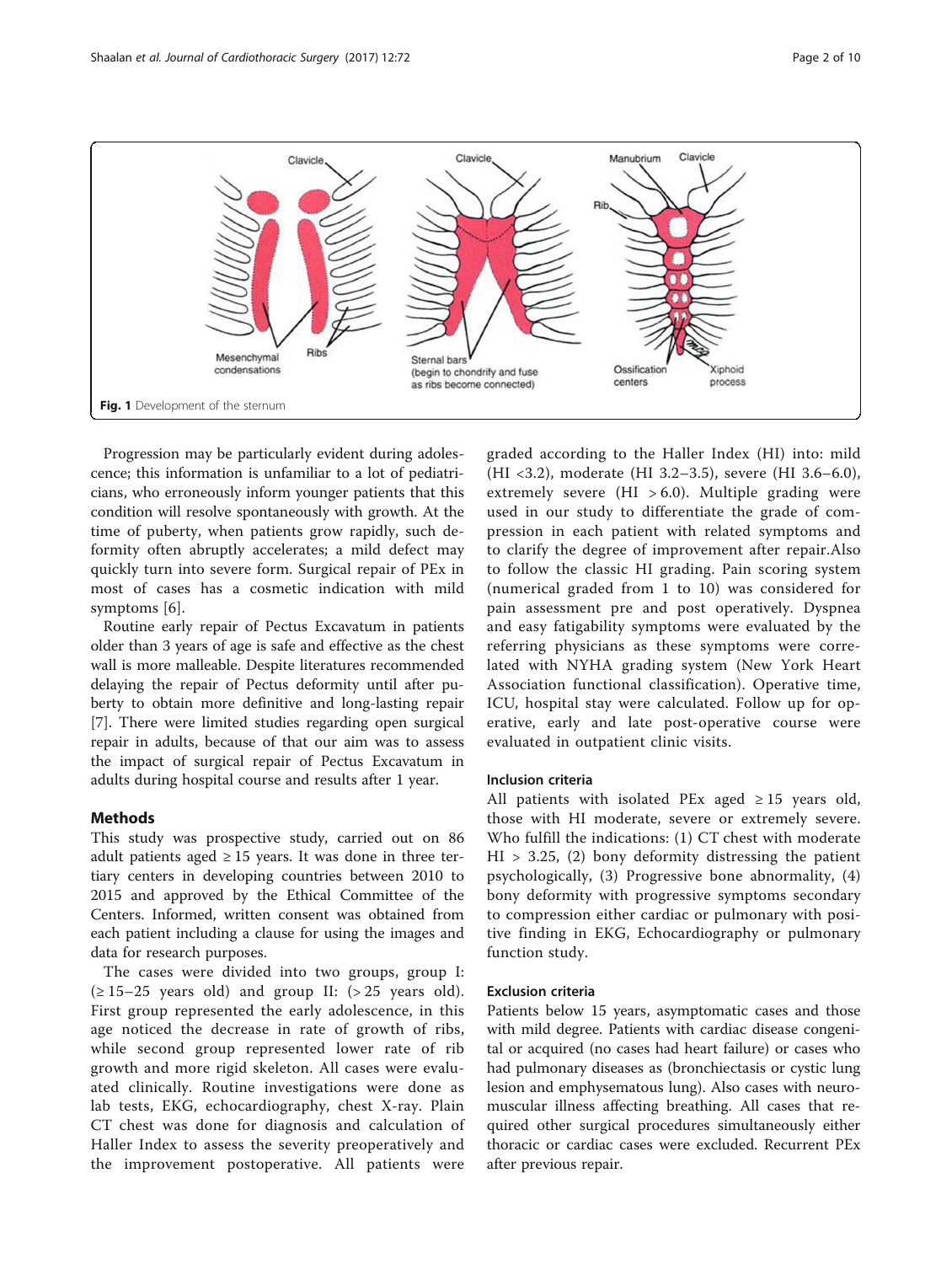## Surgical procedure

The patients fill in the consent for open surgical repair and for insertion of thoracic epidural cannula for analgesia post-operative. Patient was in supine position under general anesthesia with full monitoring. Before induction of anesthesia, the site of deformity was demarcated from the 3 aspects, vertical diameter, transverse diameter and the deepest point of deformity.

Longitudinal incision was done above the point of angulation till the xyphoid process (Fig. 2). Muscle Splitting was done between the two pectoral muscles then undermining was done till the costochondral junction. This made more exposure for all deformed cartilages. Resection of all deformed cartilages from sternum till the costal end after dissection from perichondrium was applied, leaving perichondrium intact to allow re-growth



Fig. 2 Post-operative repair midline longitudinal incision for less than 1 [\[1\]](#page-9-0).

of the cartilage in newly positioned sternum. The difficulty was found in older group of patients as the perichondrium was more adherent, needed careful dissection and undermining using periosteal elevator and Doyen rib elevator passed around the cartilage taking more time.Freeing the sternum at the xyphoid end was essential. At the site of maximum angulation, V-shaped osteotomy was done to allow free upward movement of the lower part of the sternum to its new position. Steel metal bar was prepared according to the dimension of thoracic cage and the level of maximum deformity and then the metal bar was placed behind the sternum for support and was fixed bilaterally at anterior axillary line. Chest drains in both pleurae were inserted in cases where both pleurae were opened.J-vac drain (Jackson -pratt) or hemovac drain was inserted retro muscular for drainage of any discharge. The wound was closed in layers. Lastly all cases were extubated postoperatively. They were shifted to regular room unless there was a need for ICU care. Cefazolin IV doses were given in the first 48 h, unless there was any other indication to continue or to change antibiotics according to culture and sensitivity in cases of wound infection. Epidural analgesia was used for 2 days postoperatively for patients who accepted its insertion. Patients were encouraged to ambulate and to use incentive spirometer.

Most of the patients were discharged home within 4– 7 days after surgery according to the following criteria: hemodynamic stability, dry clean wound, stable sternum, chest x-ray, no significant symptoms and pain score less than 4/10 controlled with NSAID. Follow up visits were arranged on regular bases. Patients were instructed not to do aggressive movement e.g. bend and rotate their bodies in the first 2 months. All patients instructed to take analgesics if there was pain, to avoid carrying heavy weight and to avoid strenuous exercise to give chance for better healing in the new position. Regular activities were permitted thereafter. Regarding any discharge or wound problem, they were instructed to come immediately for evaluation. Regular visits were arranged at 2 weeks, 2 months, 8 months and 1 year to assess the patient clinically and radiological. CT chest (computed tomography) was done at 12th month visit. Metal bars were planned to be removed after 12 months from surgery unless there was any concern (Fig. [3\)](#page-3-0).

Patient satisfaction was assessed by the surgeons in the clinic through radiological and clinical evaluation after 12 months according to: (I) Chest X-ray showed no sternum depression; (II) the morphology of chest wall was symmetry without depression; (III) The patient and their families were satisfied; (IV) The thorax appeared full with good extension and elasticity. The outcome was considered excellent for 4, good for 3, fair for 2 and poor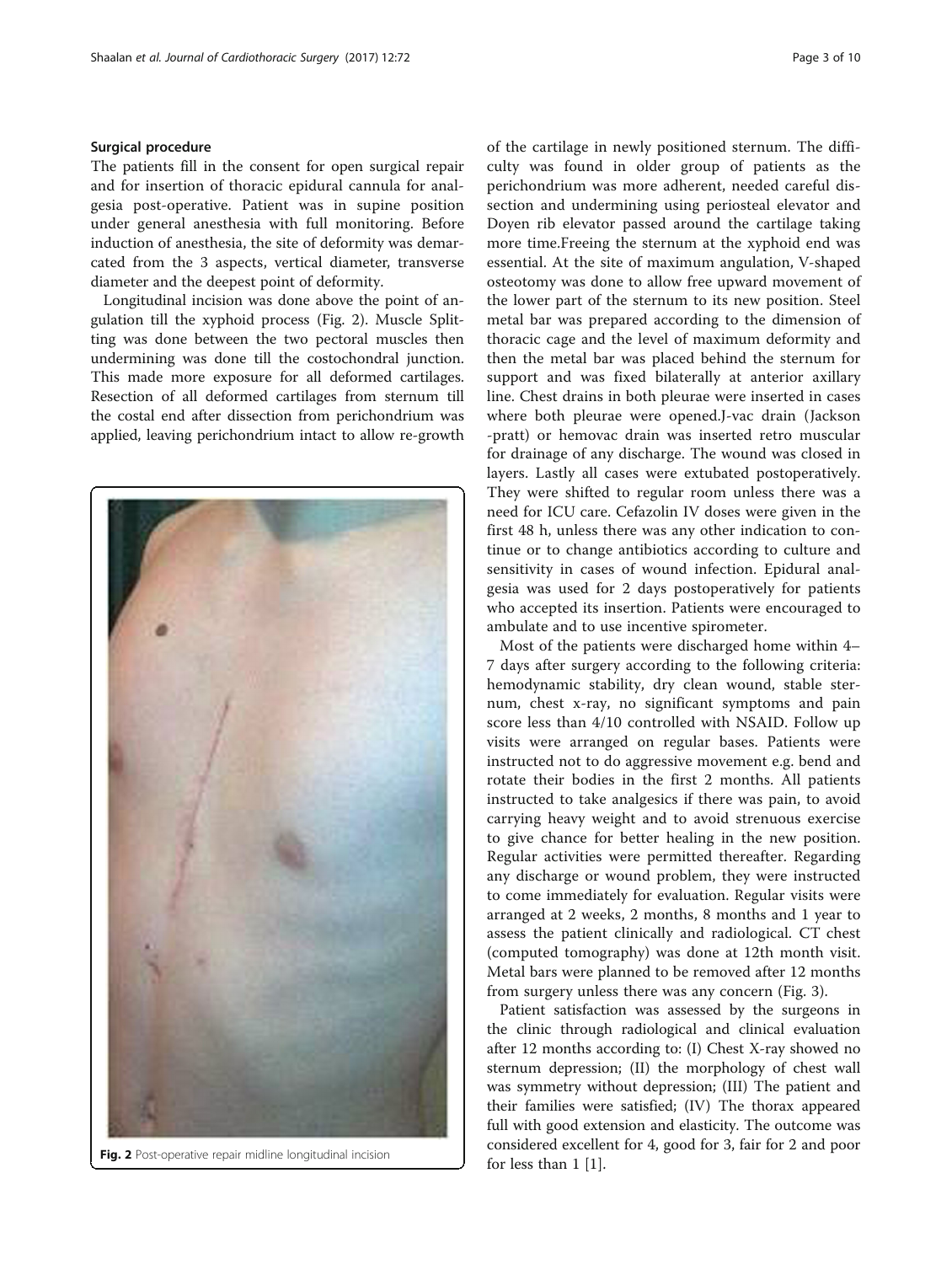<span id="page-3-0"></span>

#### Statistical analysis

All data were collected, organized, tabulated, and statistically analyzed using SPSS software statistical computer package version 13 (SPSS, Chicago, Illinois, USA). For quantitative data, the range, mean, and standard deviation were calculated. Correlation between variables was evaluated. Chi-Square (χ2) test was used to compare proportions between group I and group II. Significance was adopted at  $P < 0.05$  for interpretation of results of tests of significance.

## Results

This study included 86 cases, 52 male (60.5%) and 34 female (39.5%). Their ages ranged from 15 to 47 years with the mean age  $(26\pm1.5)$  years. These cases were divided into two groups, group I: (15-25 years) and group II: (> 25 years) to assess the surgical outcome in adult cases and to compare between both groups to detect any age related difference. There were positive family history, connective tissue disease and weak mesenchyme in 23 % of cases. Among our cases there were 6 cases been brothers from 3 families with different grades of deformity that required surgical repair. The clinical evaluation of all cases

showed, the mean weight (68  $\pm$  1.5) Kg, height (168  $\pm$  9) cm. There were different clinical presentations with different complaints and combined symptoms between both groups and even in the same group. These symptoms in the form of pain, palpitation, exertional dyspnea and easy fatigability showed no significance differences between both groups. Also psychological complain secondary to chest deformity was 25% in group I and 91.3% in group II. There was numerical difference between both groups with significant difference regarding cosmetic unsatisfaction (Chi-square test = 38.884, P-value < 0.0001) (Table 1).

Exertional dyspnea was significant complain in most of the cases with variable grades in both groups. Preoperatively dyspnea functional grades in group I were 15% in grade IV, 32.5% in grade III and 22.5% in grade II, while in group II preoperatively, dyspnea were 8.7% in grade IV, 28.26% in grade III and 13.04% in grade II (Table [2](#page-4-0)).

Regarding pain was the most significant symptom in all cases; as numerical pain score preoperative was ranged between score 4–6/10 among all cases of both groups (Table [3\)](#page-4-0).

In our study, there were 21 cases preoperatively complained of palpitation documented by EKG, 12 cases in group I (30%) and 9 cases in group II (19.6%) with no significant difference between two age groups (Chisquare test = 1.23, *P*-value =  $0.26$ ) (Table 1). Their diagnosis by EKG was AF in 12.8% of all cases and supraventricular tachycardia in 11.6% of cases from both groups, while 75.6% showed sinus rhythm (Table [4\)](#page-5-0).

Chest x-ray and plain CT chest were used routinely preoperative and in postoperative follow up. The degree of chest compression was estimated and graded preoperatively according to the Haller Index (HI), which were classified into mild, moderate, severe and extremely severe. HI preoperatively was ranged from minimum 3.5, maximum 12.7, mean HI (7.5  $\pm$  0.8), with variable degrees of manifestations as easy fatigability, dyspnea, palpitation, pain and cosmetic unsatisfaction (Table 1).

Regarding the grades of HI preoperatively for both groups, 40 cases (46.5%) were extremely severe grade, 38 cases (44.2%) were severe, 8 cases (9.3%) were moderate grade (Table [5](#page-5-0)).

Table 1 Clinical presentations of cases in both groups

| Manifestations        |        | Group I (15–25) years $(n = 40)$ |        | Group II > 25 years ( $n = 46$ ) | x2 test | $P$ -value    |
|-----------------------|--------|----------------------------------|--------|----------------------------------|---------|---------------|
|                       | Number | %                                | Number | %                                |         |               |
| Palpitation           | 12     | 30%                              |        | 19.6%                            | 1.23    | 0.26 NS       |
| Easy fatigability     | 34     | 85%                              | 32     | 69.6%                            | 2.8     | 0.09 NS       |
| Excertional dyspnea   | 28     | 70%                              | 23     | 50%                              | 3.5     | 0.06 NS       |
| Pain                  | 40     | 100%                             | 46%    | 100%                             |         | <b>NS</b>     |
| Cosmetic satisfaction | 10     | 25%                              | 42     | 91.3%                            | 38.884  | $P < 0.0001*$ |

NS non significant *p*-value

\*High Significant P-value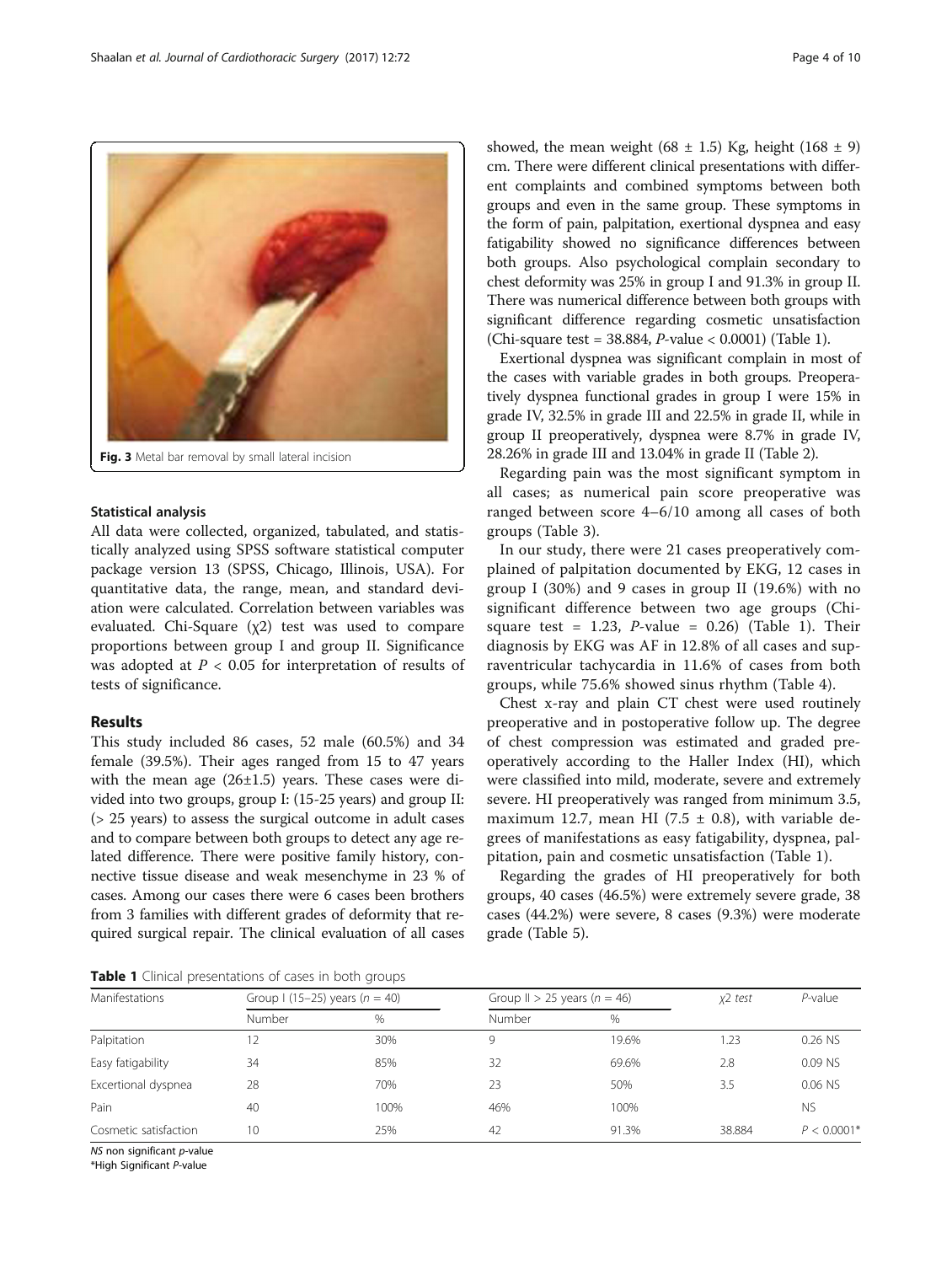| Grades of dyspnea |               | Group I (15-30) years $(n = 40)$ |         |                |           |    | Group II ( $>$ 30 years ( $n = 46$ ) |              |                |           |
|-------------------|---------------|----------------------------------|---------|----------------|-----------|----|--------------------------------------|--------------|----------------|-----------|
|                   | Pre-operative |                                  |         | Post-operative |           |    | Pre-operative                        |              | Post-operative |           |
|                   | N             | %                                | Ν       | $\%$           |           | N  | $\%$                                 | N            | %              |           |
|                   |               | 30                               | 16      | 40%            | 0.23      | 23 | 50%                                  | 32           | 69.6%          | 0.11      |
| $\parallel$       | 9             | 22.5                             | 24      | 60%            | $0.0035*$ | 6  | 13.04%                               | 14           | 30.4%          | $0.03*$   |
| $\mathbb{H}$      | ι3            | 32.5                             | $\circ$ | 0%             | $0.0002*$ | 13 | 28.26%                               | $\mathbf{0}$ | 0%             | $0.0003*$ |
| $\mathsf{IV}$     | 6             | 15                               | 0       | 0%             | $0.005*$  | 4  | 8.7%                                 | 0            | 0%             | $0.0001*$ |
| Total             | 40            | 100%                             | 40      | 100%           |           | 46 | 100%                                 | 46           | 100%           |           |

<span id="page-4-0"></span>Table 2 Dyspnea functional status of patients pre-operatively and post operatively for both groups

\*Significant P-value

In this study about 73.3% of cases accepted insertion of thoracic epidural anesthesia, while 26.7% of cases accepted paravertebral nerve block using Marcaine which was used intraoperative to decrease pain early postoperative. Number of costal cartilage resected was variable according to the degree and extent of deformity.

Regarding the metal bar, the length of it and its configuration was designed according to point of maximum angulation, intra operative assessment and flexibility of the skeleton. No cases were documented to have metal allergy.

Regarding operative time, there was significant difference between both groups as it was  $(4.29 \pm 0.25)$  hours in group II, it was  $(2.25 \pm 0.75)$  hours in group I and the mean duration for both groups was  $(3.27 \pm 0.5)$ hours. The mean ICU stay was  $(22.5 \pm 13)$  hours in group II, while it was  $(10.5 \pm 3)$  hours in group I. The mean hospital stay was  $(6.9 \pm 2.5)$  days in group II and  $(3.5 \pm 0.5)$  days in group I, which proved better operative and hospital stay in group I than group II (Table [6](#page-5-0)).

There were documented complications noted in both groups without significant differences between them (Fig. [4\)](#page-6-0). In this study, there was no mortality documented in both groups. There was bleeding post-operative in 2 cases from both groups, one case in group II that required re-exploration because of severe bleeding and dropping of hemoglobin to 7 mg/dl with hypotension,bleeding was originated from LIMA and intercostal arteries.The other case was in group II required chest tube insertion and managed conservatively. Pneumothorax after removal of surgical drains was found in 3 cases (3.5%) of both groups

and required chest tube insertion with no significant difference in between both groups (Table [7\)](#page-6-0).

The occurrence of pleural effusion post-operative was noticed in5 cases (5.8%) from both groups, 2 in group I and 3 in group II, required pleural tapping and by pleural analysis were clear no infection. There were wound related complications as keloid postoperative in 3 cases and postoperative wound infection. Infection was manifested in 6 cases (6.9%) in groups, 2 cases in group I and 4 cases in group II. Their wounds were improved with vancomycin except for 2 cases in group II were presented with deep sternal wound infection, one case needed vacuum assisted therapy till healthy granulation tissue appeared then secondary suturing was done, while the second case required wound debridement and cleaning then secondary suturing. One of these cases in group II, also showed infection over the lateral end of metal bar and managed with drainage of collection with frequent dressing till healed with secondary intention. Recurrence of PEx after surgery was noticed in 3 cases (3.4%) in both groups, 1 case in group I and 2 cases in group II (Table [7\)](#page-6-0). In this study difficult metal bar removal occurred in 3 cases and required more extension of the incision with dissection around it (Table [7](#page-6-0)).

Regarding Post-operative arrhythmia, it was found in 2 cases in group II and diagnosed by EKG to have controlled AF. There was significant reduction of cases who complained of palpitation to 2.3% from the total number of patients and the rest were highly significantly reverted to sinus rhythm. When we compared between AF, supraventricular tachycardia and sinus rhythm data in both

Table 3 Pain score pre-operative and post-operative

| Pain Score      |         |             |                |         | $\overline{4}$    |             | 6              |             | 8              | 9       | 10                 |
|-----------------|---------|-------------|----------------|---------|-------------------|-------------|----------------|-------------|----------------|---------|--------------------|
| Pre-operative   | 0<br>0% | 0<br>0%     | $\Omega$<br>0% | U<br>0% | 8<br>9.3%         | 28<br>32.5% | 34<br>39.5%    | 16<br>18.6% | 0<br>0%        | 0%      | $\mathbf{0}$<br>0% |
| Post- operative | 0<br>0% | 66<br>76.7% | 14<br>16.2%    | 0<br>0% | 6<br>6.9%         | 0%          | $\Omega$<br>0% | 0<br>0%     | $\Omega$<br>0% | 0<br>0% | $\mathbf{0}$<br>0% |
| <i>p</i> -value | No      | $0.0003*$   | 0.003          |         | 0.29<br><b>NS</b> | $0.0025*$   | $0.0003*$      | $0.0003*$   |                |         |                    |
| $x^2$ test      |         | 16          | $\overline{4}$ |         | 0.55              | 6           | 7.5            | 4.4         |                |         |                    |

\*High Significant P-value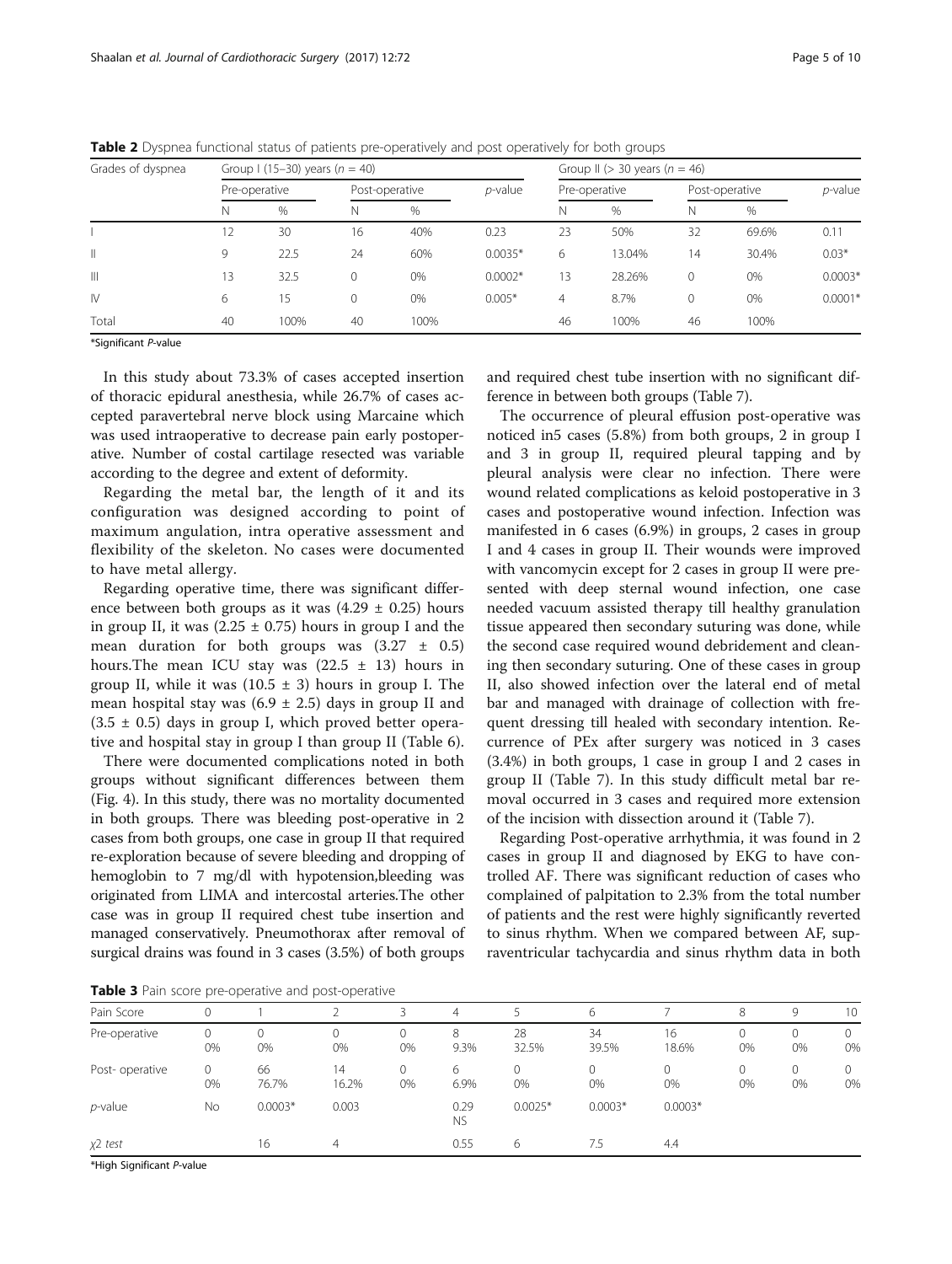| Rhythm                       | Group I       |                |      | Statistical test | Group 2       |                | Statistical test |            |
|------------------------------|---------------|----------------|------|------------------|---------------|----------------|------------------|------------|
|                              | Pre-operative | Post-operative | χ2   | $P$ -value       | Pre-operative | Post-operative | x2 test          | $P$ -value |
| AF                           | 8(20%)        | 0%             | 3.16 | $0.002*$         | $3(6.5\%)$    | 2(4.3%)        | 0.455            | 0.33       |
| Supraventricular tachycardia | 4 (10%)       | 0%             | 2.11 | $0.02*$          | 6 (13.04%)    | $0(0\%)$       | 2.62             | $0.006*$   |
| Sinus rhythm                 | 28 (70%)      | 40 (100%)      | 5.72 | $0.0003*$        | 37 (80.4%)    | 44 (95.7%)     | 0.88             | 0.19       |
| Total                        | 40 (100%)     |                |      |                  | 40 (100%)     | 46 (100%)      |                  |            |
|                              |               |                |      |                  |               |                |                  |            |

<span id="page-5-0"></span>Table 4 Rhythm difference pre-operative and post- operative

\*Significant P-value

groups,the results showed that there were highly significant differences between preoperative and postoperative regarding AF in group I (Chi-square test =  $3.16$ , Pvalue = 0.002), supraventricular tachycardia in group I (Chi-square test = 2.11, *P*-value = 0.02), supraventricular tachycardia in group II (Chi-square test = 2.62, Pvalue =  $0.006$ ) and sinus rhythm in group I (Chi-square test = 5.62, *P*-value = 0.0003) (Table 4).

Pain score showed significant improvement postoperatively after 6–12 months, to be score 4/10 in 6 cases, score 2/10 in 14 cases and score 1/10 in 66 cases with highly significant improvement postoperative of pain score to be mostly in score  $1/10$  ( $n = 66$ , *P*-value =0.0003) These cases with score 4/10 tolerated with NSAID for 2–3 months (Table 4).

Regarding exertional dyspnea and easy fatigability that were assessed by the referring doctors and correlated to NYHA grading, there was significant improvement in the postoperative follow up (Fig. [5](#page-7-0)). The dyspnea grade I and II were 16 (40%) and 24 (60%) respectively in group I. also there was remarkable improvement in group II postsurgical repair as 32 (69.6%) in grade I and 14 (30.4%) in grade II. While comparing the grades of dyspnea preoperative and postoperative in each group, we found significant differences in grade III in group I  $(p$ -value = 0.0002) and grade III in group II (P value = 0.0003). Also there were significant differences in grade IV in group I ( $p$ -value = 0.005) and grade IV in group II (P value =  $0.0003$ ) (Table [2](#page-4-0)).

There was significant improvement in chest configuration and degree of compression (Fig. [6](#page-7-0)). After 12 months of surgery, HI was re-evaluated and showed highly significant improvement to be 83 (96.5%) in mild grade, 3 (3.4%) in moderate grade and 0 (0%) in severe and extremely severe grades. The results

Table 5 Haller Index (HI) pre operatively and post operatively

| Grades of HI                      | Pre-operative | Post-operative $x^2$ test <i>P</i> -value |      |            |
|-----------------------------------|---------------|-------------------------------------------|------|------------|
| Mild $<$ 3.2                      | $0(0\%)$      | 83 (96.5%)                                | 48.7 | $0.00025*$ |
| Moderate (3.2-3.5)                | $8(9.3\%)$    | $3(3.4\%)$                                | 16   | 0.06       |
| Severe (3.6-6)                    | 38 (44.2%)    | $0(0\%)$                                  | 8.3  | $0.0003*$  |
| Extremely severe $> 6$ 40 (46.5%) |               | $0(0\%)$                                  | 8.6  | $0.00025*$ |

\*High Significant P-value

showed that there were highly significant differences between Preoperative and Postoperative HI in both groups in mild grade (Chi-square test =  $48.7$ ,  $P$ value =  $0.00025$ ), severe grade (Chi-square test = 8.3,  $P$ -value = 0.0003) and extremely severe grade (Chisquare test = 8.6,  $P$ -value = 0.00025) (Table 5). The cases with HI >3.2 postoperative were improved in comparison to preoperative data, as they were graded before repair in the severe and extremely severe groups. Their surgical procedure showed difficulty during cartilage removal, difficulty during v-shaped sternal osteotomy and so rigid skeleton and those who had infection and metal bar dislodgment. They were presented in small percentage 3.4% from both groups (Chi-square test = 1.6, *P*-value = 0.06).

Regarding patient satisfaction, it was assessed by the surgeons in the clinic through radiological and clinical evaluation after 12 months. It was excellent in 67 cases (77.9%), good in 15cases (17.4) % and fair in 4 cases (4.7%) in both groups (Table 6).

## **Discussion**

Pectus Excavatum is the commonest chest wall deformity seen then pectus Carinatum, bifid sternum and absent sternum.Most of our cases with PEx were referred from other clinics, either complaining from cosmetic unsatisfactory in adult age or lung and cardiac problems secondary to chest compression. This malformation is ranging between 1 in 400 and 1 in 1000 live births. There are many different shapes of chest configurations

|  | Table 6 Post-operative data and hospital course |  |  |  |
|--|-------------------------------------------------|--|--|--|
|--|-------------------------------------------------|--|--|--|

| Variables                        | Group I<br>$(n = 40)$ | Group II<br>$(n = 46)$ | $x2$ test | p-value   |
|----------------------------------|-----------------------|------------------------|-----------|-----------|
| Operation time/h                 | $2.25 + 0.75$         | $4.29 + 0.25$          | 0.0025    | < 0.05    |
| ICU stay/h                       | $10.5 + 3$            | $22.5 + 13$            | 0.001     | < 0.001   |
| Hospital stay/day                | $3.5 + 0.5$           | $6.9 + 2.5$            | 0.002     | < 0.005   |
| Satisfaction<br><b>Fxcellent</b> | 31 (77.5%)            | 36 (78.2%)             | 0.006     | $0.94$ NS |
| Satisfaction<br>Good             | 7 (17.5%)             | 8(17.4)                | 0.00      | $0.99$ NS |
| Satisfaction<br>Fair             | 2(5%)                 | 2(4.3%)                | 0.023     | 0.89 NS   |

NS non significant p-value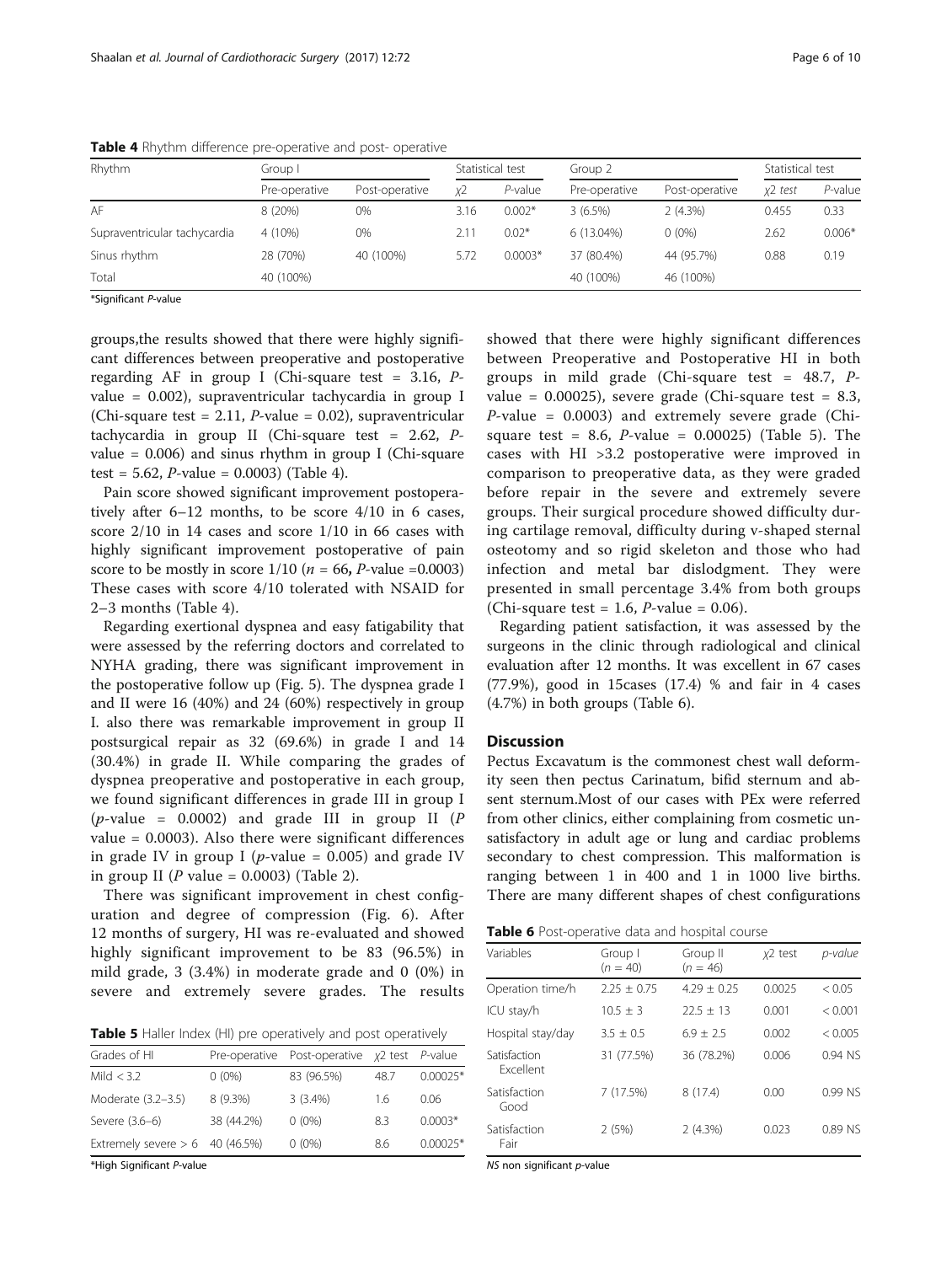<span id="page-6-0"></span>

in Pectus cases. The etiology of Pectus Excavatum is uncertain, but a familial tendency has been found in clinical experience [\[6](#page-9-0)]. This is correlated with our study regarding positive family history with similar illness and other connective tissue diseases. Other studies showed that, the etiology remains unclear, but it appears to be polygenetic [\[8](#page-9-0), [9](#page-9-0)].

Abnormal skeletal growth with inward compression of the sternum upon intra-thoracic structures is the main pathophysiological in this illness. The rigid skeleton in adult cases in comparison to childhood cases, is the challenging during surgical reconstruction to achieve satisfactory results. Other researches said, it is formed as a result from unbalanced growth of the costochondral regions of the anterior chest wall, leading to symmetric

Table 7 Post-operative complications

| Variables                   | Group I<br>$(n = 40)$ | Group II<br>$(n = 46)$ |       | $x^2$ test p-value |
|-----------------------------|-----------------------|------------------------|-------|--------------------|
| One chest drain             | 35 (87.5%)            | 16 (34.8%)             | 24.33 | $P < 0.0001*$      |
| Two chest drains            | 5 (12.5%)             | 30 (65.2%)             | 24.33 | $P < 0.0001*$      |
| Metal allergy               | 0(%)                  | 0(%)                   | 0     | ΝS                 |
| Haemothorax                 | $1(2.5\%)$            | 1(2.17%)               | 0.01  | 0.9 NS             |
| Pneumothorax                | $1(2.5\%)$            | 2(4.3%)                | 0.21  | 0.65 NS            |
| Pleural effusion            | 2(5%)                 | 3(6.5%)                | 0.08  | 0.77NS             |
| Wound infection             | 2(5%)                 | 4 (8.7%)               | 0.45  | 0.5NS              |
| Recurrent (failure)         | $0(0\%)$              | 1(2.17%)               | 0.87  | 0.35NS             |
| Pain post-operative>2/10    | 2(5%)                 | 4 (8.7%)               | 0.4   | 0.5NS              |
| Arrhythmia post-operative.  | $0(0\%)$              | 2(4.3%)                | 1.74  | 0.19 NS            |
| Metal bar displacement      | $1(2.5\%)$            | $0(0\%)$               | 1.15  | 0.28 NS            |
| Difficult metal bar removal | $1(2.5\%)$            | 2(4.3%)                | 0.21  | 0.65NS             |
| Mortality                   | 0                     | 0                      | 0     | ΝS                 |

NS non significant *p*-value

\*High Significant P-value

and asymmetric anomalies [\[10\]](#page-9-0).Different surgical techniques developed many years ago, but rigid skeleton in adult cases still the corner stone during repair. Because of that we divided our cases above 15 years as this is the beginning of adolescence with slower rate of rib growth, while above 25 years rib growth became more stationary with more rigid thoracic cage. One of the literatures searched about the limitations of Nuss procedure, they found that better clinical results are achievable in patients less than 12 years of age with a symmetric deformity. In older patients (over 15 years of age) with a rigid chest or with an asymmetric deformity, additional procedures are required to achieve a comprehensive correction of the deformity [[11\]](#page-9-0).

CT chest was the golden stander radiological tool in this study to confirm the diagnosis and its grading pre and post operatively. All documented studies about Pectus used HI; also CDI (Cardiac deformity index) can be used as predicting physiological outcomes of the heart performance. The degree of compression on mediastinal structures was directly proportionate to the obvious clinical finding and to the degree of HI [\[12](#page-9-0)]. Authors found that, the most common symptoms in this deformity were dyspnea, exercise intolerance, palpitation and chest pain [[13\]](#page-9-0).

Arrhythmia was found in a large number of cases before surgical reconstruction, which showed marked improvement after surgery. Literatures proved that, arrhythmia in Pectus Excavatum was documented in two thirds of the patients with lone AF in mild degree of Pectus and 17% have severe form of Pectus compressing right ventricular out flow tract [\[14](#page-9-0)]. Others proved that, PEx as a benign condition may lead to serious cardiac events secondary to direct right atrial compression that leads to atrial fibrillation or supraventricular tachycardia [[15, 16](#page-9-0)].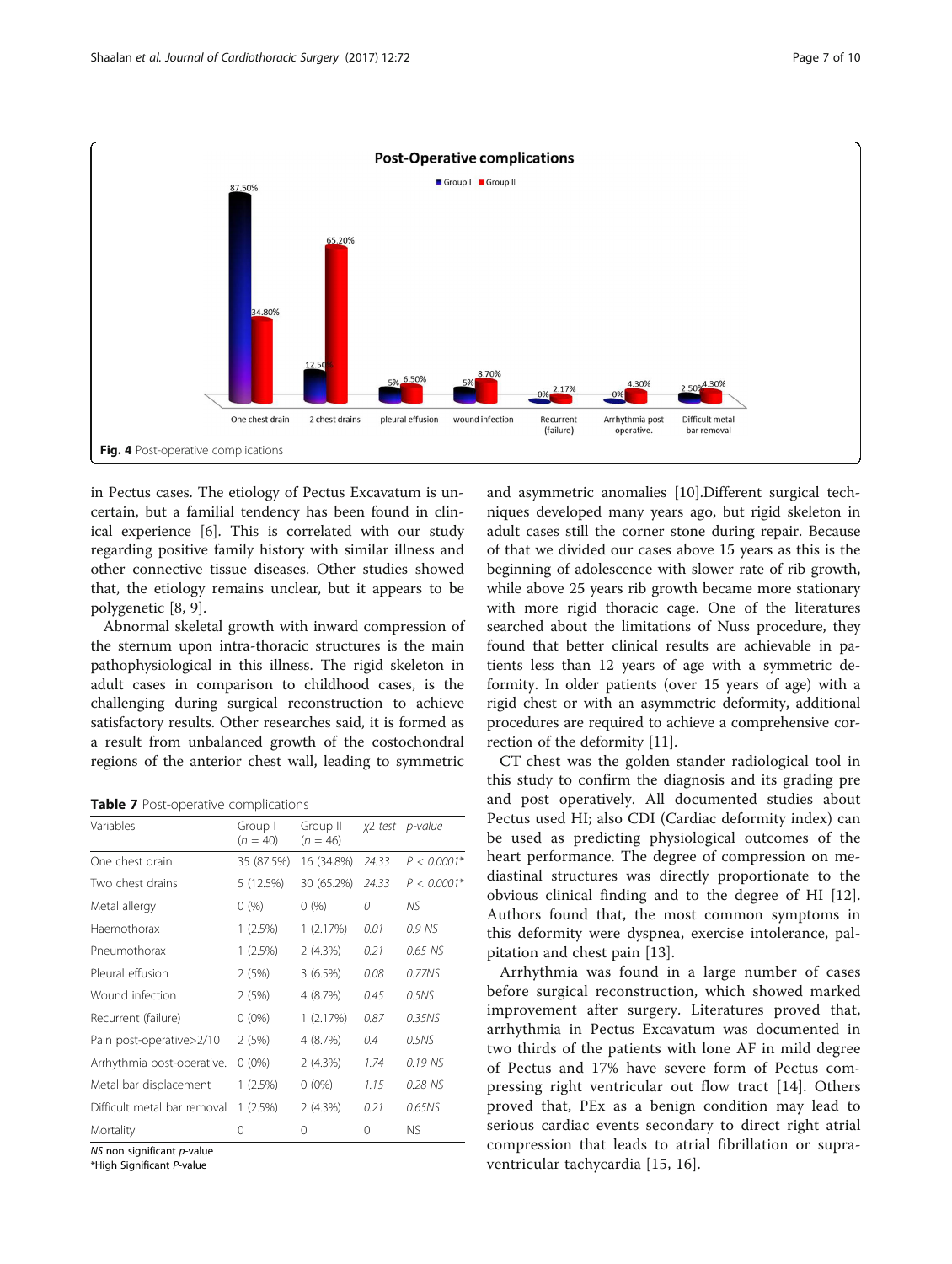<span id="page-7-0"></span>

In this study most of the patients were cosmetically unsatisfied and this was the main complain. Patients often have body image embarrassment, which may result in adverse psychological symptoms and lower quality of life [\[17](#page-9-0), [18](#page-9-0)]. PEx is often considered a purely cosmetic disorder, Kelly and colleagues reviewed autopsies and concluded that patients with PEx have a shorter life expectancy because of that surgical repair in adult is worthy and required more attention [[19\]](#page-9-0).

Furthermore, severity of PEx is associated with reduced pulmonary function and this correlate with our study as dyspnea was a significant complaint in both groups, mostly due to the reduction in lung volume secondary to compression, pain will limit chest wall expansion and arrhythmia will affect cardiac output specially in cases with supraventricular tachycardia or rapid AF [[20](#page-9-0)].

There were asymptomatic cases with mild degree of deformity who were cosmetically unsatisfied without other manifestations, weren't included in our study. Cosmetic interventions became available for those asymptomatic patients. Silicone implants and polyethylene implants are manipulated to cosmetically fix the deformity [[21](#page-9-0)].

Open surgical reconstruction in adult age is recommended than Nuss procedure, as the flexibility of bone will be difficult to handle. Authors supported the same principle that significant Pectus deformities should

undergo early surgical repair, preferably between one and 8 years of age as most of the deformity in these cases will be localized to the cartilage with minimal ribs affection. [\[22](#page-9-0)]. This was demonstrated between both groups as there were differences during operative and hospital course data with the advantage to perform the procedure as early as we can. The more rigid skeleton the more difficult the procedure will be (Table [6\)](#page-5-0).

The majority of studies in Pectus deformity had been operated on during childhood; therefore there is limited published information about PEx deformity in adults. The most important point in Pectus correction is to achieve proper and long-term stability of the sternum following osteotomy and reposition of the sternum. Various techniques and supporting materials were used for this purpose [\[23](#page-9-0)].

Regarding the surgical procedure in our study; firstly longitudinal incision gave us excellent exposure to access all deformed costal cartilages in comparison to limited cartilage resection in other studies. Splitting of pectoral muscle laterally reduced postoperative pain and recovery time in comparison to muscle cutting. This technique provided excellent exposure to manage any bleeder either from intercostal arteries or internal mammary arteries. Swanson et al., supported the same technique, longitudinal incision gave excellent exposure, accessibility to all

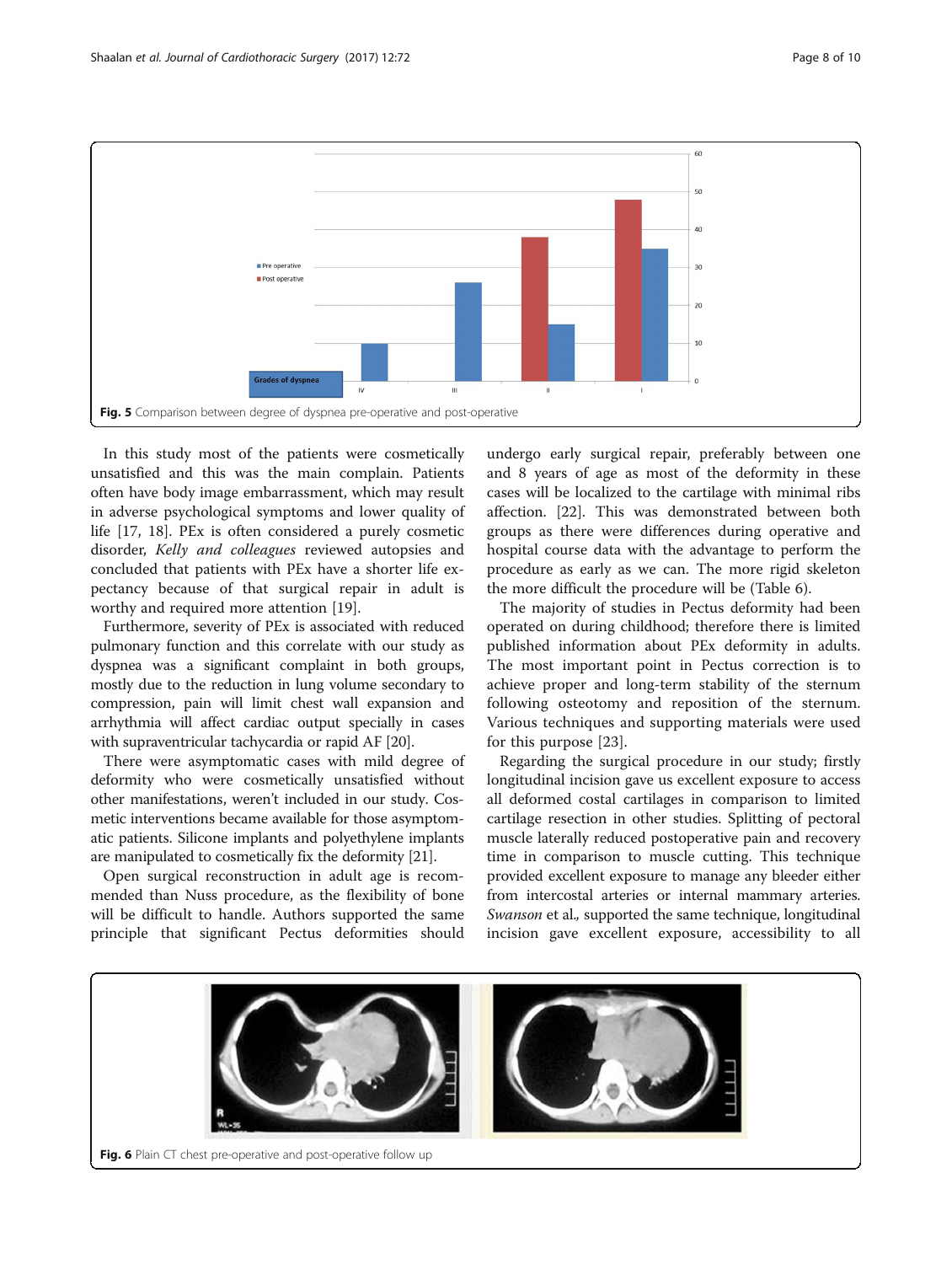deformed costal cartilages, allowing easy resection of cartilages with minimal complications, good healing and easy manipulation of rigid skeleton [[21](#page-9-0)].

Perichondrium and periosteum are fibrous sheaths of vascular connective tissue surrounding the rib cartilage and bone segments, respectively. Reports in humans have indicated that both the costal cartilage and bone will regenerate over time when this connective tissue is left intact [[3\]](#page-9-0).

In our study, the use of one bar supporting sternum was satisfactory in all cases and its removal after 1 year was a shorter period without affection on the surgical result and decreased pain score. In other studies showed that, the majority of patients who underwent the Nuss procedure had their steel bar implants removed 2–3 years after the surgery which is longer period [\[21](#page-9-0)].

In this study, one case post-operative showed bar displacement which required surgical adjustment. The use of one bar facilitated its removal with low incidence of infection. Infection over the bar site was noticed in one case who required wound debridement without need to its removal. Other authors documented infection over the bar site in 4.4% of cases, which was slightly higher than our study [[24\]](#page-9-0).

In our study, complications were insignificant findings postoperatively, with insignificant differences between both groups, just numerical variation. Superficial and deep wound infection which occurred wasn't significant finding. The predisposing factors were diabetes mellitus, obesity, and re-exploration. The percentage of failure of PEx repair was low ( $n = 1$ , 2.17%) in group II. The precipitating factors were combinations of obesity, severe and extremely severe HI, re-exploration, infection and those who didn't follow postoperative instructions. The reported cases in other studies with deep sternal wound infection were 18.6%. Shin et al. reported that most postoperative wound infections can be treated conservatively with debridement [\[24](#page-9-0)].

By reviewing one of the meta-analysis studied the difference between Nuss procedure versus the Ravitch procedure with respect to overall complications, length of hospital stay, and time to ambulation, there was no difference. However, the rate of reoperation, postoperative haemothorax, and pneumothorax after the Nuss procedure were higher compared to the Ravitch procedure. No studies showed a difference in patient satisfaction [[25](#page-9-0), [26\]](#page-9-0).

Regarding operative time, ICU stay and hospital admission in our study, showed similarity in comparison to other surgical techniques with significant differences between both groups, denoting longer time in group II than group I. This was explained by longer duration of procedure in elder age group with rigid skeleton and the liability of occurrence of complications in the same group [\[21](#page-9-0)].

Regarding postoperative instructions and follow up, they were important leading causes of success with low recurrence rate. Patient satisfaction was excellent in 77.9%, good in 17.4% and fair in 4.7% from total number of cases in both groups with insignificant difference in between both groups. According to the results, there were significant improvements of all preoperative symptoms as the grade of dyspnea, pain and rhythm disturbance. This is correlated with other studies encouraging Pectus repair in adults, one study which reviewed 317 patients who underwent a mid-term outpatient follow up. Patient satisfaction was excellent in 234 patients, good in 79 patients and fair in 4 patients with total improvement in patient's symptoms. Surgical repair in adults improve and modify quality and life style of patients safely [[23](#page-9-0)].

## Limitations

The prevalence of this deformity cannot be reflected from our study, large number of cases were excluded. There was difficulty to obtain data about early years of life; to detect any illness can affect bone growth. In addition to the lack of resources for follow up and family negligence. Long term results still need more studies.

#### Conclusion

Surgical correction of Pectus Excavatum using open technique in adults had excellent postoperative outcome in the short term follow up that encourage performing the procedure for all cases. Long term results need longer period for follow up. Etiology and predisposing factors still need further research.

#### Abbreviations

CDI: Cardiac deformity index; CT: Computed tomography; HI: Haller index; ICU: Intensive Care Unit; J-vac drain: Jackson-Pratt drain; LIMA: Left internal mammary artery; MRI: Magnetic resonant imaging; NSAID: Non-steroidal anti-inflammatory drugs; NYHA: New York Heart Association functional classification; PEx: Pectus excavatum

#### Acknowledgments

For DR. M.Hammed anesthesia consultant for his support and Dr. A. Turky consultant radiology who follow cases pre and post-operative.

#### Funding

Not applicable.

#### Availability of data and materials

The data sets during the current study are available from the corresponding author on reasonable request.

#### Authors' contributions

AS and EK: performed the preoperative care, operation, postoperative care, collection of the data related and performed the statistical analysis. EE: Collect the patient's data, analysis, revised the images with anatomical explanations, reviewed CT chest, calculated HI pre and post operatively and categorized their data. YE: Analyzed the data and performed the statistics. All authors contributed to preparation of the clinical data, the design of the study and revised the manuscript critically. All authors read and approved the final manuscript.